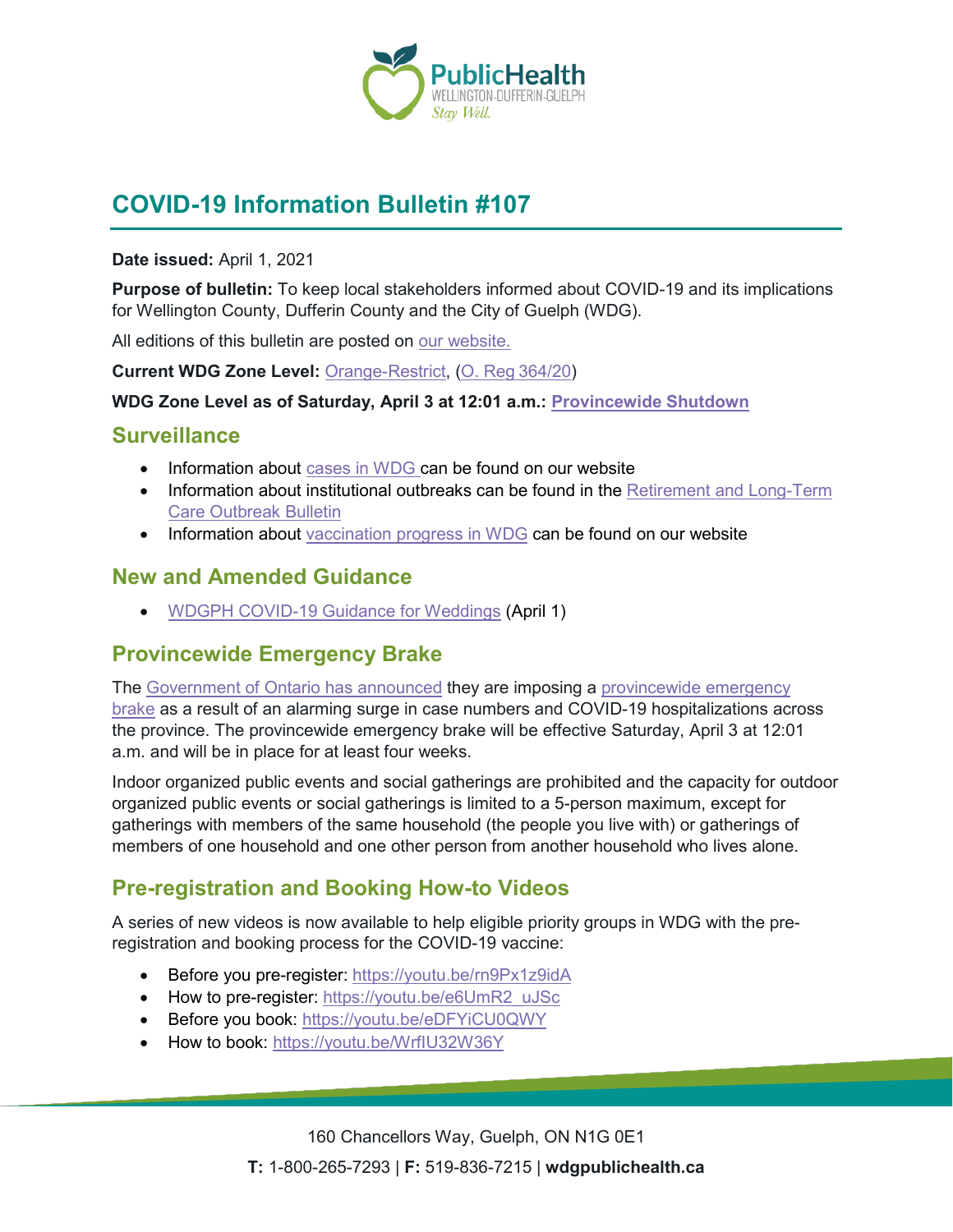

• How to cancel:<https://youtu.be/obUOgEeZZlY>

### **Announcements and Changes to Services**

- On April 1, the [Government of Ontario](https://news.ontario.ca/en/release/60976/ontario-expanding-pharmacy-and-primary-care-locations-for-covid-19-vaccinations) announced it is steadily increasing capacity in its COVID-19 vaccine rollout with the addition of [over 350 additional pharmacies](https://covid-19.ontario.ca/vaccine-locations) and more primary care settings across the province.
- On March 31, the [Government of Ontario](https://news.ontario.ca/en/release/60960/province-doubles-support-for-parents-with-new-ontario-covid-19-child-benefit) announced it is providing parents with \$980 million in direct support as part of the [Ontario COVID-19 Child Benefit.](https://www.ontario.ca/page/get-ontario-covid-19-child-benefit?share=3d3f5580-9189-11eb-9014-3b1311ed21bb)
- On March 31, the [Government of Ontario](https://news.ontario.ca/en/release/60947/ontario-expands-domestic-vaccine-manufacturing-capacity-and-improves-pandemic-preparedness) announced it partnering with the federal government, the City of Toronto and Sanofi, a global biopharmaceutical and vaccines company, to expand its Ontario facility to meet growing demand for flu vaccines, and boost Canada's preparedness for future pandemics.

### **Additional Resources**

- PHO's [Cleaning and Disinfection of Reusable Eye Protection](https://www.publichealthontario.ca/-/media/documents/ncov/ipac/2021/03/covid-19-infographic-cleaning-eye-protection.pdf?la=en)
- PHAC's [How Were COVID-19 Vaccines Developed So Quickly?](https://health.canada.ca/en/public-health/services/video/covid-19-vaccines-developed-quickly.html) (video)
- PHAC's [How Do I Know COVID-19 Vaccines Are Safe?](https://health.canada.ca/en/public-health/services/video/covid-19-vaccines-safe.html) (video)
- PHAC's [Do COVID-19 Vaccines Have Side Effects?](https://health.canada.ca/en/public-health/services/video/covid-19-vaccines-side-effects.html) (video)
- PHAC's [How Do COVID-19 mRNA Vaccines Work?](https://health.canada.ca/en/public-health/services/video/covid-19-mrna-vaccines.html) (video)
- PHAC's [How Do I Know COVID-19 Vaccines Are Safe Without Long-Term Data?](https://health.canada.ca/en/public-health/services/video/covid-19-vaccines-safe-without-long-term-data.html) (video)

# **Contact Information for Additional Support**

Please note that WDG Public Health offices will be closed to the public from Friday, April 2 through Monday, April 5. Regular hours will resume on Tuesday, April 6. All essential Public Health services will continue throughout the holiday weekend, including outbreak management and contact tracing.

### **WDGPH COVID-19 Call Centre**

For health-related questions, including symptoms, close contacts or travel:

- o Call 519-822-2715 ext. 7006
- o Available Monday Friday from 9:00 a.m. 4:00 p.m. **(Closed on Friday, April 2)**

For non-health related questions, including business or workplace concerns, social distancing/face covering questions or non-emergency reporting questions:

- o Call 519-822-2715 ext. 4020
- o Available Monday Friday from 9:00 a.m. 4:00 p.m. **(Closed on Friday, April 2)**

For eligible priority groups needing vaccine registration and booking help: (eligible priority groups are still strongly encouraged to [pre-register and book their appointments online](https://wdgpublichealth.ca/your-health/covid-19-information-public/covid-19-vaccine-information/pre-register-your-covid-19) as much